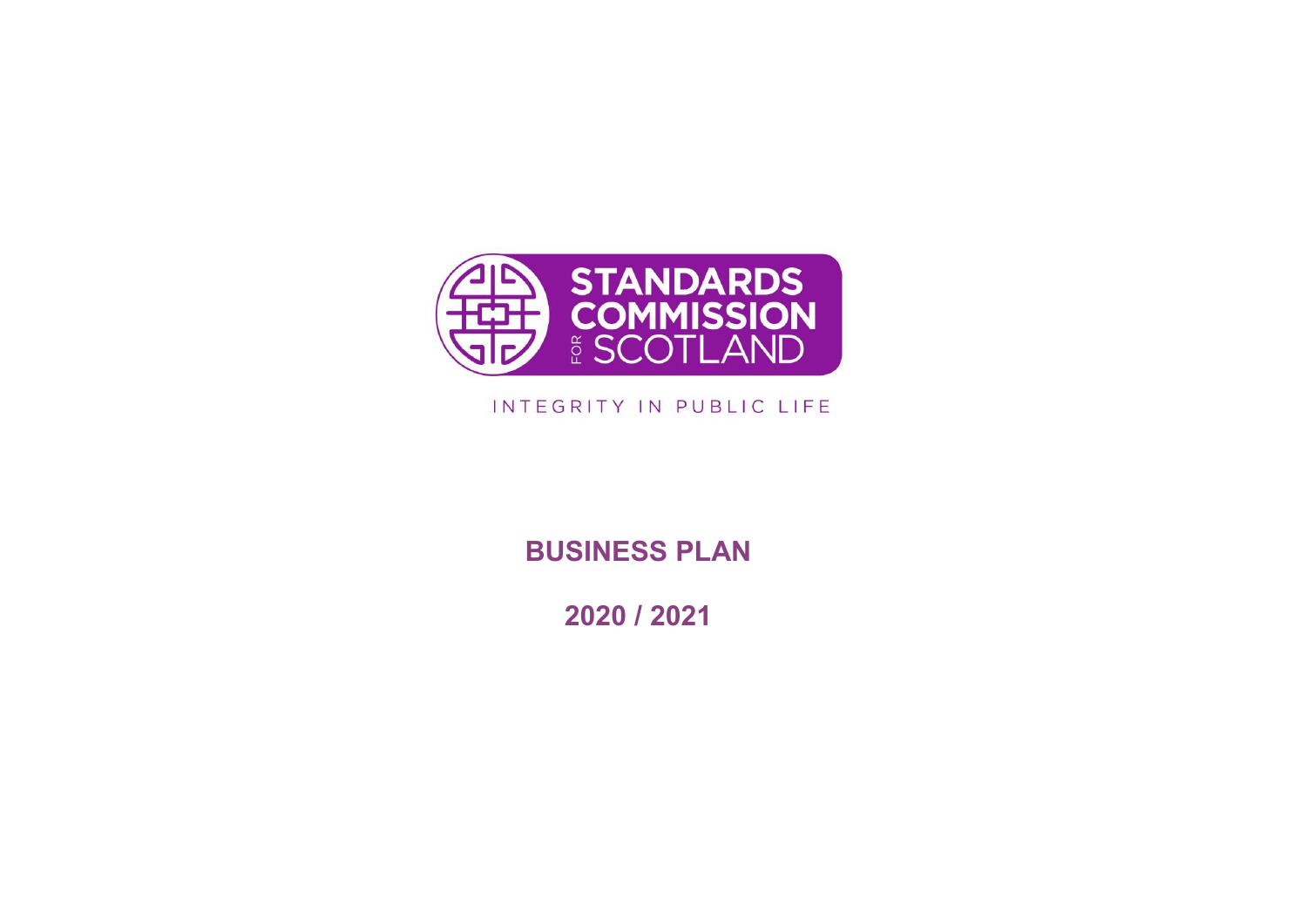| <b>Strategic Aim 1: 'IMPACT'</b><br>We will have a positive impact on ethical standards in public life.                                                                                                                                                                              |                                                                                                                                                                                                                                                                                                                                                                                                                                                                                                                                                                                                                                                                                                                                                                                                                                                                                           |                                                                                                                                                                                                                                                                                                                                                                                                                                                                                                                                                                                                                                                                                                                                                                                                                                                                                                                                                                                                                                                               |
|--------------------------------------------------------------------------------------------------------------------------------------------------------------------------------------------------------------------------------------------------------------------------------------|-------------------------------------------------------------------------------------------------------------------------------------------------------------------------------------------------------------------------------------------------------------------------------------------------------------------------------------------------------------------------------------------------------------------------------------------------------------------------------------------------------------------------------------------------------------------------------------------------------------------------------------------------------------------------------------------------------------------------------------------------------------------------------------------------------------------------------------------------------------------------------------------|---------------------------------------------------------------------------------------------------------------------------------------------------------------------------------------------------------------------------------------------------------------------------------------------------------------------------------------------------------------------------------------------------------------------------------------------------------------------------------------------------------------------------------------------------------------------------------------------------------------------------------------------------------------------------------------------------------------------------------------------------------------------------------------------------------------------------------------------------------------------------------------------------------------------------------------------------------------------------------------------------------------------------------------------------------------|
| <b>Actions</b><br>(Taken from Strategic Plan)                                                                                                                                                                                                                                        | Activities 2020/21                                                                                                                                                                                                                                                                                                                                                                                                                                                                                                                                                                                                                                                                                                                                                                                                                                                                        | <b>Measurement / Target</b>                                                                                                                                                                                                                                                                                                                                                                                                                                                                                                                                                                                                                                                                                                                                                                                                                                                                                                                                                                                                                                   |
| Providing thought<br>1.<br>leadership by driving<br>collaboration between<br>organisations who seek to<br>ensure integrity in public life.                                                                                                                                           | Host round table meeting with other public<br>bodies to discuss ways of promoting integrity<br>and of improving the public perception of the<br>conduct of those in public life.<br>Produce an Advice Note for Councillors on<br>Gifts and Hospitality, in conjunction with<br>Police Scotland and the Scottish Government.                                                                                                                                                                                                                                                                                                                                                                                                                                                                                                                                                               | Relevant public bodies identified in Q1, with view to issuing invitation and holding<br>initial discussions by end of Q3.<br>Advice Note to be produced, issued and published in Q2 (when likely provisions<br>concerning gifts and hospitality in the Councillors' Code of Conduct are known).                                                                                                                                                                                                                                                                                                                                                                                                                                                                                                                                                                                                                                                                                                                                                               |
| 2.<br>Improving our profile<br>and developing an effective<br>communications strategy so<br>that we can take all<br>opportunities to be a strong<br>and consistent voice for the<br>importance of the ethical<br>standards framework and<br>compliance with the Codes of<br>Conduct. | Work with public relations company to<br>develop communications plan that outlines a<br>strategy for identifying the most appropriate<br>method, timing and audience (i.e. specific<br>media outlets, other public bodies or<br>politicians) for communicating messages<br>about the ethical standards framework and<br>Codes of Conduct.<br>Include information / articles on current<br>issues arising in respect of the ethical<br>standard framework and how provisions in<br>the Code have been interpreted at Hearings<br>or in appeal decisions in Standards Updates<br>or via standalone communications.<br>Publish and disseminate standalone news<br>items in respect of any high-profile or<br>potentially controversial Hearings and any<br>appeal decisions.<br>Promote Hearings to be held and Hearings<br>decisions in media, on website and on social<br>media platforms. | Communications Plan and how success will be measured to be developed and<br>agreed in Q1 and thereafter implemented on an ongoing basis. Review of<br>effectiveness of Plan to be undertaken in Q4.<br>Publish and disseminate a Standards Update at the end of each quarter.<br>Publish and disseminate standalone news items in respect of any high-profile or<br>potentially controversial issues, Hearings and appeal decisions.<br>Advise local and, if appropriate national, media of Hearings to be held. Liaise with<br>any media in attendance at Hearings. Issue and publish on website media<br>releases in advance, and press releases after, each Hearing. Publish information<br>about Hearings to be held on website and social media platforms. Publish<br>decision and press releases on website within five days, and full written decision<br>within 20 working days, of conclusion of a Hearing and promote these on social<br>media.<br>Release a minimum of three posts on the ethical standards framework on social<br>media per week. |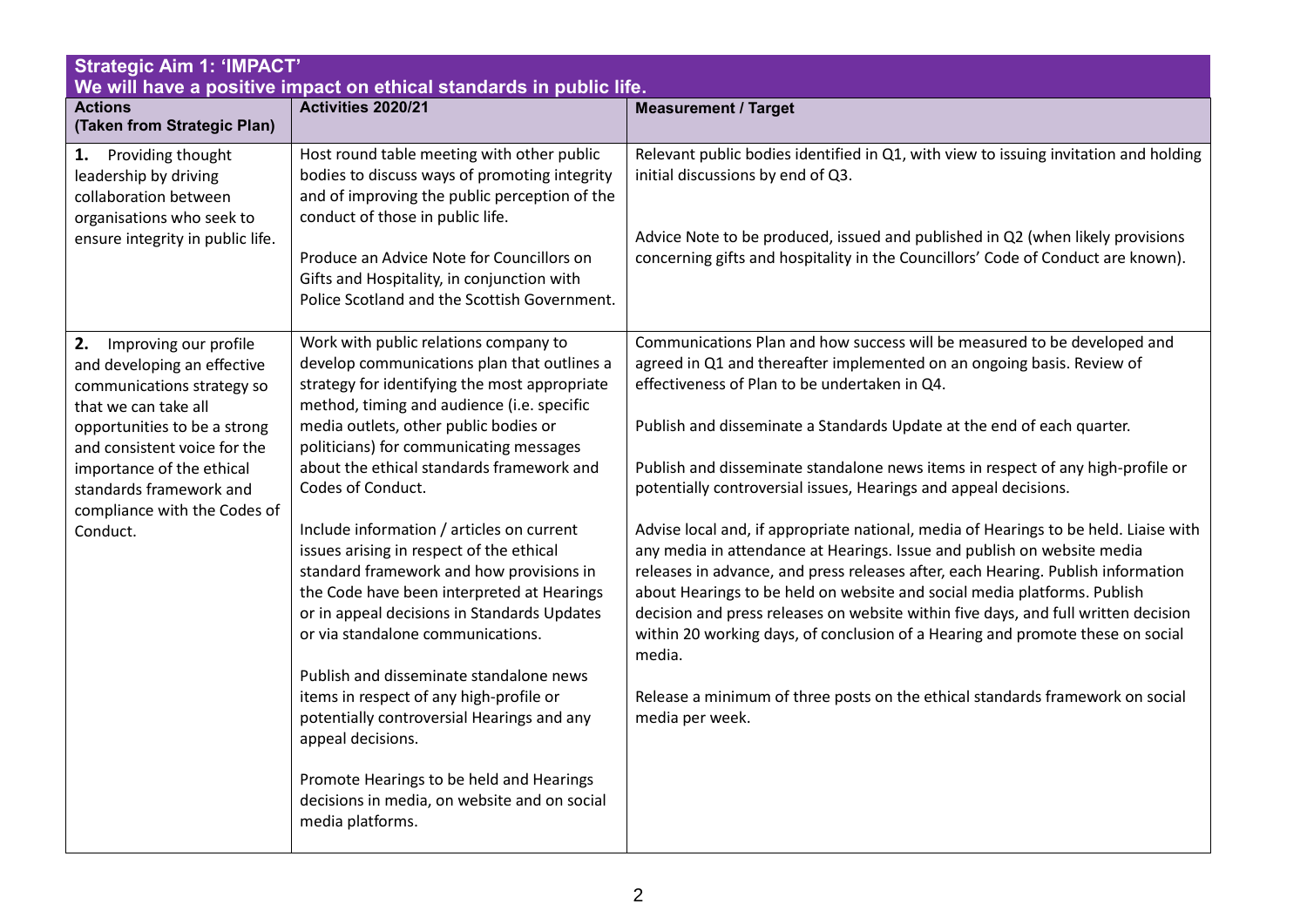| <b>Strategic Aim 1: 'IMPACT'</b><br>We will have a positive impact on ethical standards in public life.    |                                                                                                                                                                                                                                |                                                                                                                                                                                                                                                                         |
|------------------------------------------------------------------------------------------------------------|--------------------------------------------------------------------------------------------------------------------------------------------------------------------------------------------------------------------------------|-------------------------------------------------------------------------------------------------------------------------------------------------------------------------------------------------------------------------------------------------------------------------|
| <b>Actions</b><br>(Taken from Strategic Plan)                                                              | Activities 2020/21                                                                                                                                                                                                             | <b>Measurement / Target</b>                                                                                                                                                                                                                                             |
|                                                                                                            | Actively engage with local media about<br>Hearings and issuing press releases to them<br>at conclusion of each Hearing.                                                                                                        |                                                                                                                                                                                                                                                                         |
| 3.<br>Conducting research and<br>assisting with programmes to<br>train and educate on best                 | Publish and share training presentations on<br>Codes of Conduct and case illustrations.                                                                                                                                        | Training presentations and case illustrations to be updated and published in Q1<br>and again when Codes revised.                                                                                                                                                        |
| practice to drive up<br>standards.                                                                         | Continue to develop, consult on, publish and<br>disseminate Advice Notes in light of any<br>emerging trends or feedback (including those<br>identified by Monitoring and Standards<br>Officers at their respective workshops). | Respond to all requests for assistance with training, on how to interpret<br>provisions in the Codes of Conduct, and on how to make a complaint or resolve<br>an issue concerning the ethical standards framework within timescales outlined<br>in the Service Charter. |
|                                                                                                            | Respond to enquiries and requests for<br>assistance within timescales outlined in                                                                                                                                              | Record enquiries and report on performance against timescales in Annual Report.<br>Ongoing and Q2.                                                                                                                                                                      |
|                                                                                                            | Service Charter.<br>Research alternative formats for Guidance                                                                                                                                                                  | Undertake research into potential different formats for the presentation and<br>publication of Guidance and Advice Notes by end of Q3.                                                                                                                                  |
|                                                                                                            | and Advice Notes.                                                                                                                                                                                                              |                                                                                                                                                                                                                                                                         |
| Obtaining and<br>4.<br>undertaking detailed analysis<br>of qualitative and<br>quantitative evidence on our | Develop and implement strategy to evaluate<br>impact of both the promotional and<br>adjudication work undertaken.                                                                                                              | Undertake research on the types of qualitative and quantitative data other<br>analogous organisations collect in order to measure, and report on success.<br>Discuss this this at a development day in Q2.                                                              |
| work to promote the Codes of<br>Conduct so that we evaluate<br>our impact in a meaningful<br>way.          | Maintain a record of nature of all enquiries<br>and feedback received and about cases<br>referred on an ongoing basis.                                                                                                         | Agree what data should be collect and how to measure this by end of Q4, with a<br>view to reporting on progress in Annual Report for 2020/21 (to be laid and<br>published in Q2 of 2021/22).                                                                            |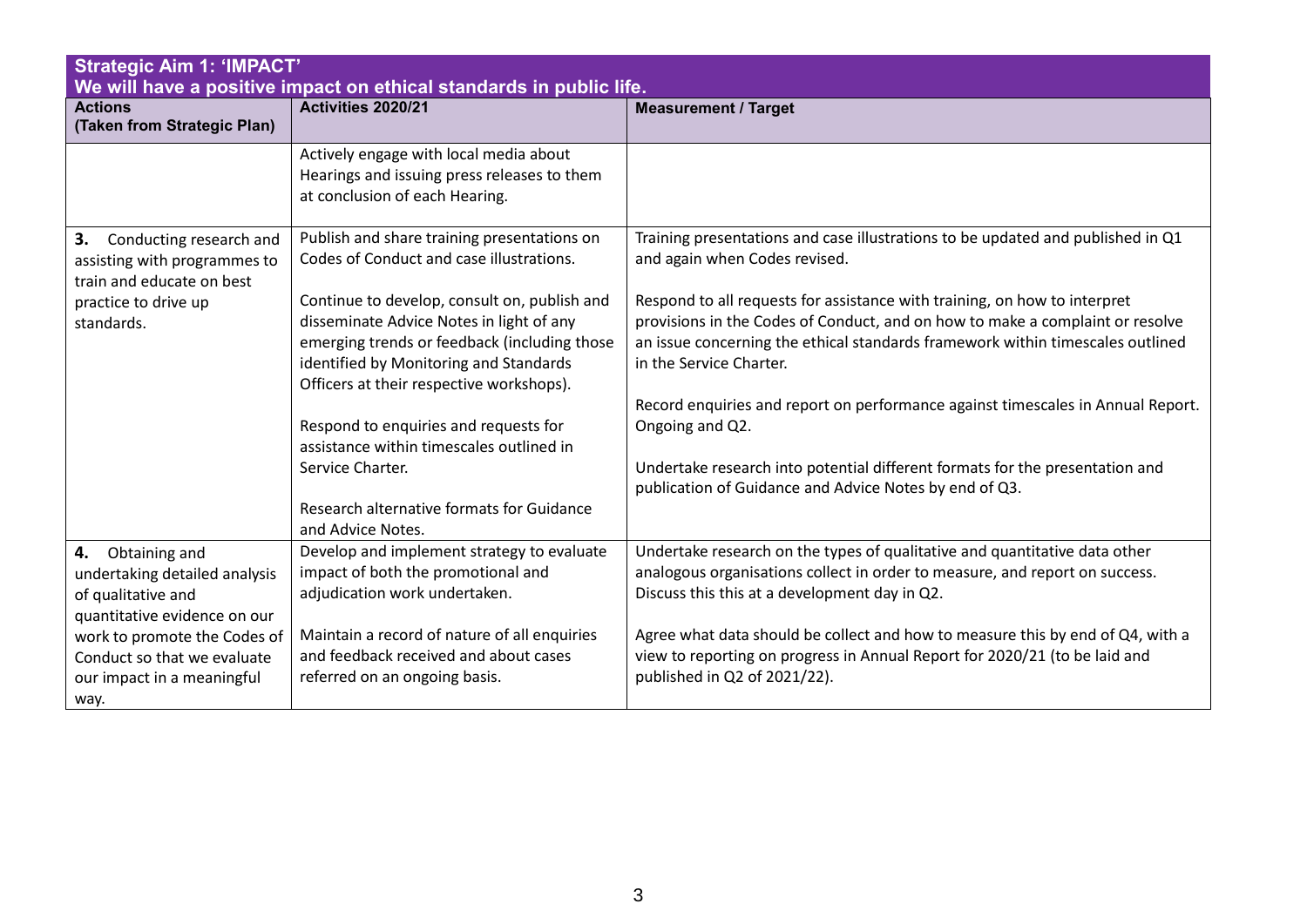#### **Strategic Aim 2: 'IMPROVEMENT' We will pursue continuous improvement in the ethical standards framework and the way we do our work.**

| <b>Actions</b>                                 | <b>Activities</b>                                                                         | <b>Measurement / Target</b>                                                                                     |
|------------------------------------------------|-------------------------------------------------------------------------------------------|-----------------------------------------------------------------------------------------------------------------|
|                                                |                                                                                           |                                                                                                                 |
| 5.<br>Making<br>recommendations to amend       | Review, and try to reach consensus, with the<br>Ethical Standards Commissioner (ESC) over | Hold discussions with the ESC by end of Q4, with a view to trying to put a joint<br>proposal to the SPCB in Q4. |
| the governing legislation so                   | potential amendments to Section 16 of the                                                 |                                                                                                                 |
| that we can deal with                          | Ethical Standards in Public Life etc. (Scotland)                                          | Hold joint meeting with ESC to discuss threshold, conjoined cases and how to                                    |
| breaches of the Codes of                       | Act 2000 to ensure potential breaches of the                                              | deal with alleged courses of conduct in Q1.                                                                     |
| Conduct in the most effective                  | Codes can be dealt with in the most effective<br>and proportionate manner, and so that a  | Actively consider all opportunities, and any requests, to vary normal Hearings                                  |
| and proportionate manner.                      | recommendation can thereafter be made to                                                  | procedures if possibility of reducing costs arises (provided there is no adverse                                |
|                                                | the Scottish Government via the Scottish                                                  | impact in terms of access, openness and fairness).                                                              |
|                                                | Parliamentary Corporate Body (SPCB).                                                      |                                                                                                                 |
|                                                | Discuss and try to reach mutual                                                           |                                                                                                                 |
|                                                | understanding with the ESC in respect of                                                  |                                                                                                                 |
|                                                | threshold for referral of cases under Sections                                            |                                                                                                                 |
|                                                | 16 and 21 of the Ethical Standards in Public                                              |                                                                                                                 |
|                                                | Life (Scotland) Act 2000 and on conjoining<br>complaints / dealing with complaints that   |                                                                                                                 |
|                                                | concern a course of conduct by a                                                          |                                                                                                                 |
|                                                | Respondent.                                                                               |                                                                                                                 |
|                                                | Consider varying usual Hearing procedures                                                 |                                                                                                                 |
|                                                | when appropriate to do so if possibility of                                               |                                                                                                                 |
|                                                | reducing costs arises.                                                                    |                                                                                                                 |
| Working with others to<br>6.                   | Hold annual workshops with Monitoring and                                                 | Workshop with Monitoring Officers to be held in Q3 (November).                                                  |
| ensure there is consistency in                 | Standards Officers to discuss emerging                                                    |                                                                                                                 |
| terms of the standards                         | trends and issues and how best to deal with                                               | Workshop with Standards Officers to be held in Q4 (March).                                                      |
| expected of all individuals in<br>public life. | these. Invite the ESC, Audit Scotland, Scottish<br>Government, the Colleges Development   | Illustrations to be updated and published on ongoing basis following Hearings.                                  |
|                                                | Network and the Improvement Service to                                                    |                                                                                                                 |
|                                                | these.                                                                                    |                                                                                                                 |
|                                                |                                                                                           | Request a meeting with Scottish Government Local Government's Division in Q1                                    |
|                                                | Update illustrations in Guidance, Advice                                                  | to discuss how best to promote (voluntary) adherence to the key principles and                                  |
|                                                | Notes and standard presentations in light of                                              | Code for Community Councillors.                                                                                 |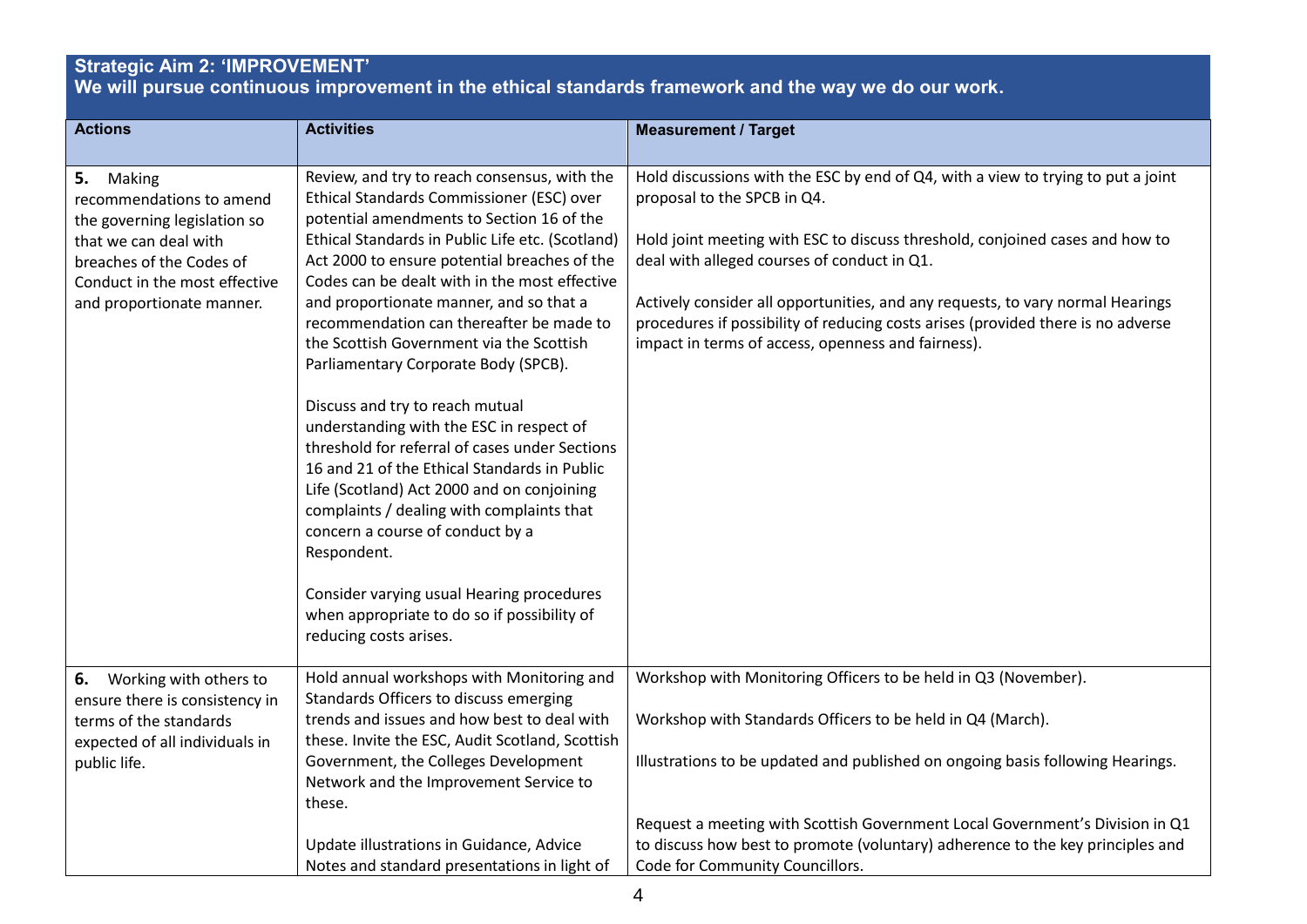# **Strategic Aim 2: 'IMPROVEMENT'**

**We will pursue continuous improvement in the ethical standards framework and the way we do our work.**

| <b>Actions</b>                                                                                                                                                                               | <b>Activities</b>                                                                                                                                                                                                                                                                                                                                                                                                                                                                                                                                 | <b>Measurement / Target</b>                                                                                                                                                                                                                                                                                                                                                                                                                                                                                                                                                                                                                                                                                                                                            |
|----------------------------------------------------------------------------------------------------------------------------------------------------------------------------------------------|---------------------------------------------------------------------------------------------------------------------------------------------------------------------------------------------------------------------------------------------------------------------------------------------------------------------------------------------------------------------------------------------------------------------------------------------------------------------------------------------------------------------------------------------------|------------------------------------------------------------------------------------------------------------------------------------------------------------------------------------------------------------------------------------------------------------------------------------------------------------------------------------------------------------------------------------------------------------------------------------------------------------------------------------------------------------------------------------------------------------------------------------------------------------------------------------------------------------------------------------------------------------------------------------------------------------------------|
|                                                                                                                                                                                              | decisions made at Hearings in 2020/21 and<br>receipt of any relevant queries / requests for<br>advice.<br>Discuss how best to promote the highest<br>standards of ethical standards within<br>Community Councils with the Scottish<br>Government.                                                                                                                                                                                                                                                                                                 |                                                                                                                                                                                                                                                                                                                                                                                                                                                                                                                                                                                                                                                                                                                                                                        |
| 7.<br>Helping to resolve or<br>mitigate any tensions in the<br>ethical standards framework<br>arising from the design of<br>public bodies, including any<br>inherent conflicts of interests. | Ongoing review of all sources of intelligence<br>including complaints, enquiries, information<br>gathering at workshops and training events,<br>information gathering from the media,<br>parliamentary committee reports and Audit<br>Scotland reports to identify any topics that<br>would benefit from new educational<br>material.<br>Record any trends or issues arising from<br>enquiries, and requests for advice, to<br>determine whether any further general<br>guidance or advice should be issued, or<br>changes made to clarify Codes. | Undertake review of record of enquiries received each quarter.<br>Acknowledge any requests for dispensations within three working days and<br>respond substantively within one month of receipt (following consultation with<br>the ESC and Scottish Government). Dispensations granted to be issued and<br>published on website within one week of being agreed.<br>Continue to contribute to the Working Group established to review the Codes of<br>Conduct (including ensuring they were fit for purpose and did not impede the<br>statutory purpose of new public bodies established to facilitate joint working<br>between various public sector organisations, such as regional transport<br>partnerships and health and social care integration joint boards.) |
| Influencing the content<br>8.<br>and format of the Codes of<br>Conduct to ensure they<br>remain fit for purpose and are<br>as accessible and user-friendly<br>as possible.                   | Use intelligence received to actively<br>participate in Joint Working Group<br>established by the Scottish Government to<br>review the Codes of Conduct.<br>Assist the Scottish Government with its<br>consultation process on the draft revised<br>versions by promoting the consultation, the<br>changes proposed and the reasons for them.                                                                                                                                                                                                     | Executive Director to attend monthly meetings of Joint Working Group and MO<br>sub-group and to provide feedback on progress to Standards Commission<br>members at their monthly meetings.<br>Promote consultation in correspondence to MOs, SOs and in articles on website<br>and social media.                                                                                                                                                                                                                                                                                                                                                                                                                                                                       |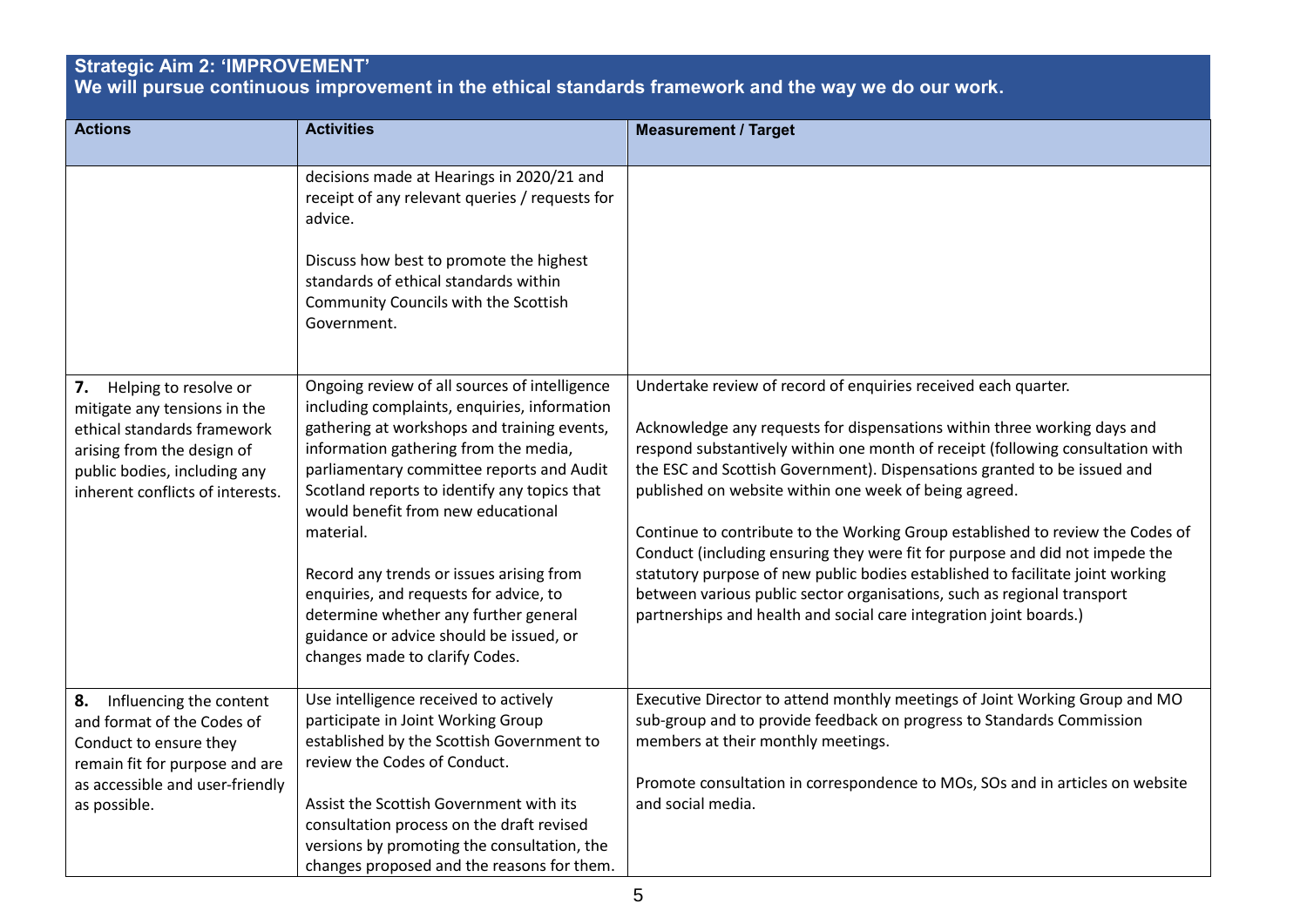### **Strategic Aim 2: 'IMPROVEMENT' We will pursue continuous improvement in the ethical standards framework and the way we do our work.**

| <b>Actions</b>                                                                                                                                                                                                                | <b>Activities</b>                                                                                                                                                                                                                                                                                                                                 | <b>Measurement / Target</b>                                                                                                                                                                                                                                                                                                                                                    |
|-------------------------------------------------------------------------------------------------------------------------------------------------------------------------------------------------------------------------------|---------------------------------------------------------------------------------------------------------------------------------------------------------------------------------------------------------------------------------------------------------------------------------------------------------------------------------------------------|--------------------------------------------------------------------------------------------------------------------------------------------------------------------------------------------------------------------------------------------------------------------------------------------------------------------------------------------------------------------------------|
| 9.<br>Reviewing and revising<br>our Guidance, Advice Notes<br>and other educational<br>material to ensure they<br>continue to add value and<br>assist councillors and<br>members to adhere to the<br>provisions in the Codes. | Revise all Guidance, Advice Notes, standard<br>presentations and case studies in light of<br>agreed changes to the Councillors' and<br>Model Codes of Conduct to ensure they<br>remain relevant and fit for purpose.<br>Review format of all Guidance and Advice<br>Notes. Consider creating digital, Braille and<br>BSL versions where possible. | Review Standards Commission's Guidance and educational material and<br>undertake consultation with stakeholders on any substantive revisions within<br>three months of any changes to the Codes being agreed.<br>Undertake research on different available formats and costs of these in Q1.<br>Illustrations to be updated and published on ongoing basis following Hearings. |
|                                                                                                                                                                                                                               | Update illustrations in Guidance, Advice<br>Notes and standard presentations in light of<br>decisions made at Hearings in 2020/21 and<br>receipt of any relevant queries / requests for<br>advice.                                                                                                                                                |                                                                                                                                                                                                                                                                                                                                                                                |

# **Strategic Aim 3: 'STAKEHOLDERS'**

**We will pursue and develop strong relationships with our stakeholders.**

| <b>Actions</b>                                          | <b>Activities</b>                                                                | <b>Measurement / Target</b>                                                     |
|---------------------------------------------------------|----------------------------------------------------------------------------------|---------------------------------------------------------------------------------|
|                                                         |                                                                                  |                                                                                 |
| 10. Identifying and seeking<br>ways of working with all | Hold two regional training events for<br>councillors on the Councillors' Code of | One regional training event to be held in Q2 and the other in Q3.               |
| individuals and organisations                           | Conduct.                                                                         | Review of each Hearing undertaken as standing agenda item at the Standards      |
| who are potentially affected                            |                                                                                  | Commission meeting which follows the conclusion of each Hearing. This to        |
| by the ethical standards                                | Consult ESC on any proposed changes to the                                       | include analysis and discussion on what went well or otherwise, and what could  |
| framework.                                              | Hearing Rules and associated procedural                                          | have been done differently.                                                     |
|                                                         | documents.                                                                       |                                                                                 |
|                                                         |                                                                                  | Feedback to be sought on Standards Commission's Hearing Rules, Hearings         |
|                                                         | Circulate feedback forms at every Hearing                                        | related Guidance, communications / correspondence, how it conducts Hearings     |
|                                                         | and request feedback in decision letters and                                     | and the clarity of its public information and decisions. Overall feedback to be |
|                                                         | via Standards Updates and social media.                                          | collated and circulated to Members for consideration in Q4.                     |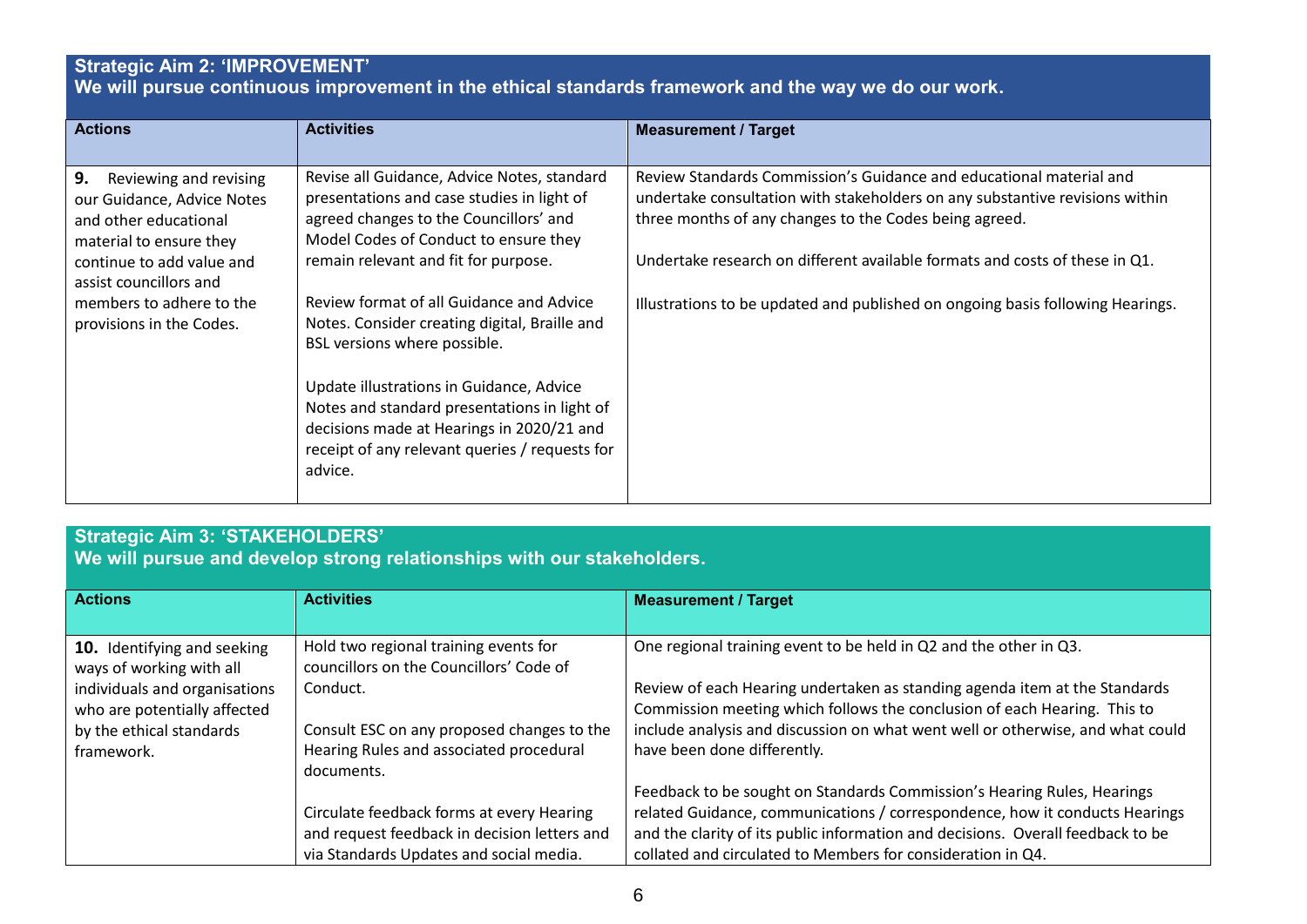#### **Strategic Aim 3: 'STAKEHOLDERS' We will pursue and develop strong relationships with our stakeholders.**

| <b>Actions</b>                                                                                                                                                                                 | <b>Activities</b>                                                                                                                                                                                                                                                                                                                                                                                                                                                                                                                                                                                 | <b>Measurement / Target</b>                                                                                                                                                                                                                                                                         |
|------------------------------------------------------------------------------------------------------------------------------------------------------------------------------------------------|---------------------------------------------------------------------------------------------------------------------------------------------------------------------------------------------------------------------------------------------------------------------------------------------------------------------------------------------------------------------------------------------------------------------------------------------------------------------------------------------------------------------------------------------------------------------------------------------------|-----------------------------------------------------------------------------------------------------------------------------------------------------------------------------------------------------------------------------------------------------------------------------------------------------|
|                                                                                                                                                                                                | Seek feedback from Panel Members on<br>management of all activity relating to each<br>Hearing, including administrative<br>arrangements, communications and the<br>preparation of written decisions.<br>Update Hearing Rules, procedures and<br>processes as appropriate in light of any<br>feedback and reviews.<br>Provide updates on feedback and any<br>improvements and changes made in<br>Standards Updates, via social media and in<br>Annual Report.<br>Following consultation with COSLA and<br>SOLACE, issue and publish a Guidance Note<br>on Section 19(8) of the 2000 Act (outlining | Consult with COSLA and SOLACE on S19(8) Guidance Note in Q1 and issue and<br>publish thereafter.                                                                                                                                                                                                    |
|                                                                                                                                                                                                | the activities in which a councillor could<br>engage in during a period of suspension).                                                                                                                                                                                                                                                                                                                                                                                                                                                                                                           |                                                                                                                                                                                                                                                                                                     |
| 11. Improving our<br>engagement with devolved<br>public bodies to help them<br>increase awareness amongst<br>their members of the<br>provisions in the Codes of<br>Conduct and how to complain | Work with NHS Education Scotland, the Chair<br>of the Integration Joint Boards (IJBs) Chairs<br>and Vice Chairs Group, and the Scottish<br>Government's Heath and IJB Directorates to<br>promote and increase awareness of the<br>ethical standards framework.                                                                                                                                                                                                                                                                                                                                    | Provide content in Q1 on ethical standards framework, provisions in the Codes<br>and how to make a complaint for inclusion on NHS Education Board Member's<br>Improvement Hub.<br>Update standard presentation and Guidance and send within two months of any<br>changes to the Codes being agreed. |
| about any failure to adhere to<br>these.                                                                                                                                                       | Update standard presentation, guidance and<br>training material on Model Code once<br>revised, and send to Standards Officers for<br>circulation to members (with offer to assist<br>with any induction or training events they<br>intend to hold).                                                                                                                                                                                                                                                                                                                                               |                                                                                                                                                                                                                                                                                                     |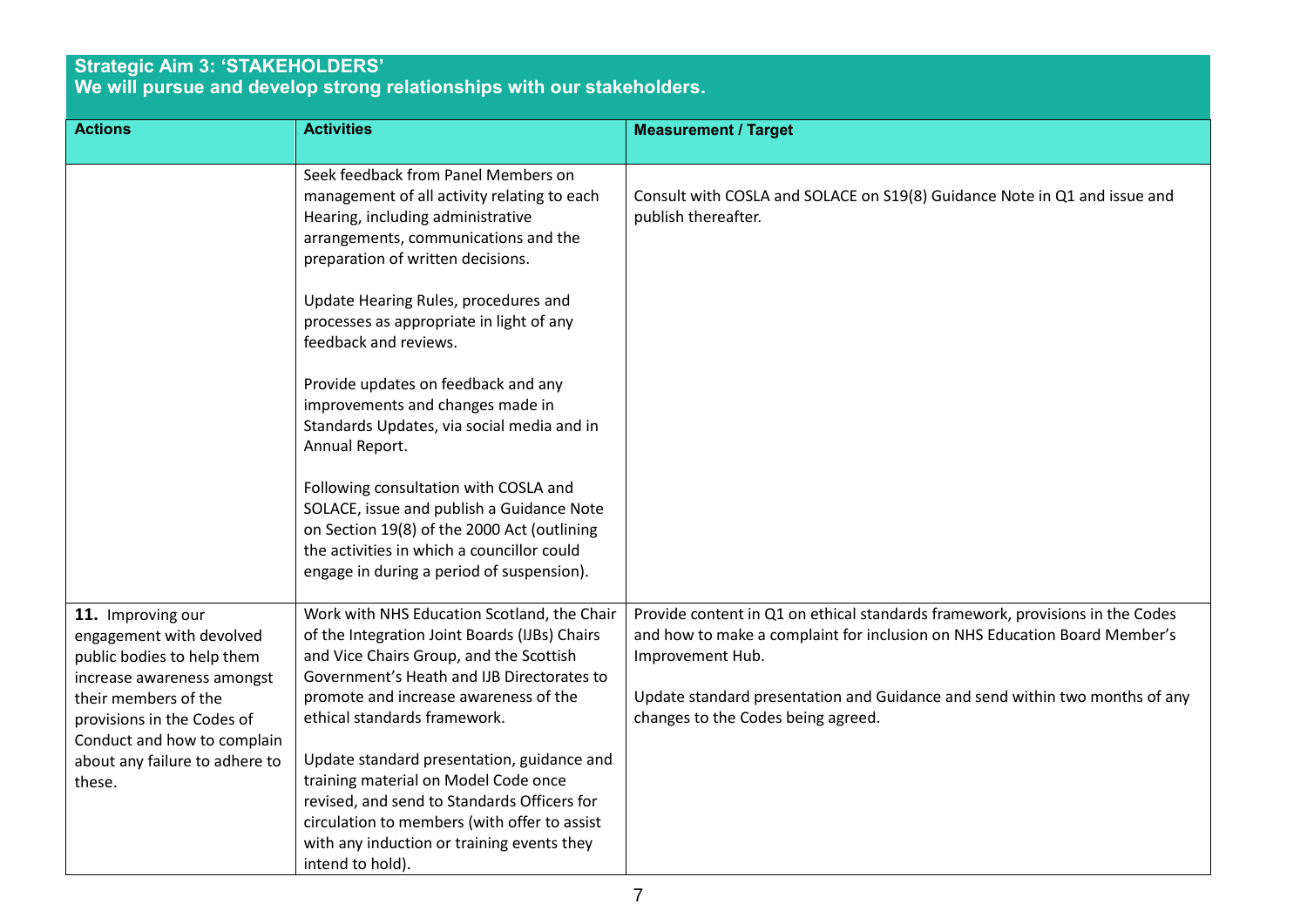### **Strategic Aim 3: 'STAKEHOLDERS' We will pursue and develop strong relationships with our stakeholders.**

| <b>Actions</b>                                                                                                                                                                      | <b>Activities</b>                                                                                                                                                                                                                                                              | <b>Measurement / Target</b>                                                                                                                                                                                                                                                                                                                                                  |
|-------------------------------------------------------------------------------------------------------------------------------------------------------------------------------------|--------------------------------------------------------------------------------------------------------------------------------------------------------------------------------------------------------------------------------------------------------------------------------|------------------------------------------------------------------------------------------------------------------------------------------------------------------------------------------------------------------------------------------------------------------------------------------------------------------------------------------------------------------------------|
|                                                                                                                                                                                     |                                                                                                                                                                                                                                                                                |                                                                                                                                                                                                                                                                                                                                                                              |
| 12. Working with chairs and<br>conveners of devolved public<br>bodies and local authority                                                                                           | Support or hold training event(s) for<br>Conveners / Committee Chairs on respect<br>and identifying and dealing with conflicts of                                                                                                                                              | Support training event for Provosts / Committee Chairs - aim for this to be held in<br>Q4.                                                                                                                                                                                                                                                                                   |
| committees to try to prevent<br>issues and breaches of the<br>Codes from arising at<br>meetings.                                                                                    | interests (and any other issues that arise).<br>Support the Scottish Government with<br>development of further content for its<br>Governance Hub for members of Devolved<br>Public Bodies and its training sessions and<br>induction material on the Model Code of<br>Conduct. | Arrange a meeting in Q2 with Scottish Government's Public Bodies Unit to discuss<br>how Standards Commission can assist with its Governance Hub and Chair<br>induction / training.                                                                                                                                                                                           |
|                                                                                                                                                                                     | Support Scottish Government with its<br>training of Chairs of Devolved Public Bodies<br>on the ethical standards framework.                                                                                                                                                    |                                                                                                                                                                                                                                                                                                                                                                              |
| 13. Actively seeking feedback<br>on our educational material,<br>policies and procedures and<br>collaborating with other<br>regulators and partner bodies<br>across the UK to share | Consult with stakeholders on any substantive<br>changes made to Standards Commission's<br>Guidance and Advice Notes in light of any<br>agreed amendments to the Codes of<br>Conduct.                                                                                           | Consult with other key stakeholders on changes to Guidance / any new Advice<br>Notes within one month of these being agreed by the Standards Commission.<br>Executive Director to have regular contact, and if possible one meeting per year,<br>with each of the Committee on Standards in Public Life, Northern Ireland<br>Ombudsman and Standards Commissioner for Wales. |
| experiences and inform best<br>practice.                                                                                                                                            | Actively engage and collaborate with<br>Committee on Standards in Public Life,<br>Northern Ireland Ombudsman and Standards<br>Commissioner for Wales on emerging trends<br>arising from complaints and Hearings and on<br>best practice.                                       | Executive Director to attend SOLAR liaison group meetings in Q2 and Q4.<br>Standards Commission to hold one meeting per annum with SOLACE<br>officeholders, Audit Scotland and COSLA.                                                                                                                                                                                        |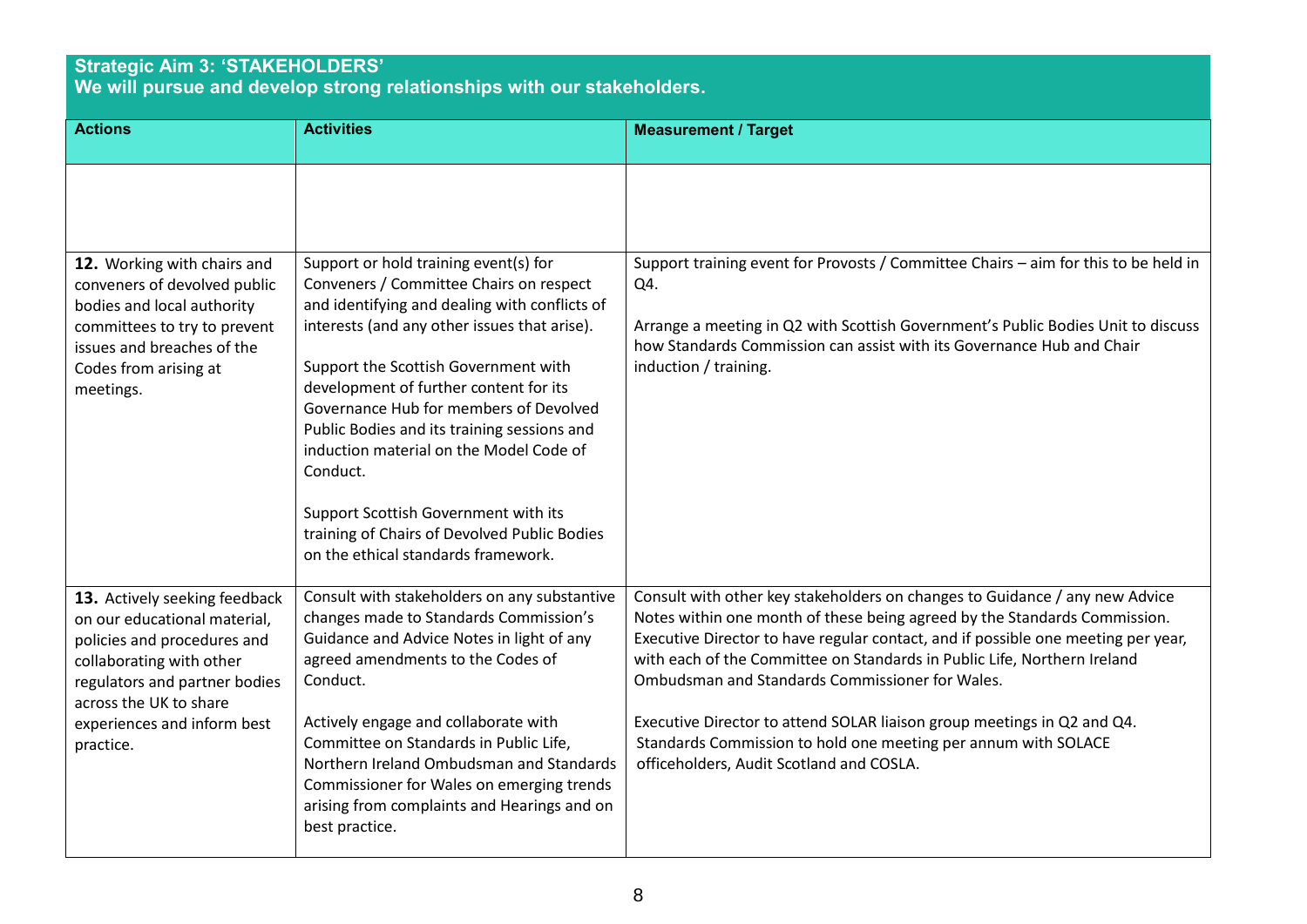#### **Strategic Aim 3: 'STAKEHOLDERS' We will pursue and develop strong relationships with our stakeholders.**

| <b>Actions</b>                                                            | <b>Activities</b>                                                                                                                                                                                                                                                                                                                                                                                                                                                                                                                                                                                                                                                                         | <b>Measurement / Target</b>                                                                                                                                                                                                                                                                                                                                                                                                                                                                                  |
|---------------------------------------------------------------------------|-------------------------------------------------------------------------------------------------------------------------------------------------------------------------------------------------------------------------------------------------------------------------------------------------------------------------------------------------------------------------------------------------------------------------------------------------------------------------------------------------------------------------------------------------------------------------------------------------------------------------------------------------------------------------------------------|--------------------------------------------------------------------------------------------------------------------------------------------------------------------------------------------------------------------------------------------------------------------------------------------------------------------------------------------------------------------------------------------------------------------------------------------------------------------------------------------------------------|
|                                                                           | Continue contact with other key<br>stakeholders including ESC, SOLACE, Audit<br>Scotland, COSLA, the College Development<br>Network and the Improvement Service, and<br>consult with all on any substantive changes<br>to Guidance and any new Advice Notes as<br>appropriate.                                                                                                                                                                                                                                                                                                                                                                                                            |                                                                                                                                                                                                                                                                                                                                                                                                                                                                                                              |
| 14. Seeking to share services<br>where possible, to ensure best<br>value. | Migrate all files to the SharePoint platform<br>provided by the Scottish Parliament's<br>Business and Information Technology Team.<br>Identify and take forward opportunities to<br>work jointly or in partnership with other<br>public bodies to ensure the efficient delivery<br>of the Standards Commission's functions, to<br>eliminate duplication and to obtain best<br>value in terms of shared services.<br>Implement recommendations and action<br>points arising from external and internal<br>audits.<br>Review all shared service / service level<br>agreements.<br>Ensure Standards Commission is named in<br>any relevant SPCB and Officeholders'<br>procurement contracts. | Complete migration and training of all staff and Members on SharePoint in Q1.<br>Participation in Commissioners and Ombudsman's Group, FOISA Network Group<br>and Data Protection Officer meetings. Ongoing research and ad hoc contact with<br>other public bodies.<br>Programme of audits and associated improvement actions to be completed Q4.<br>Review of all shared service agreements including ones with SPCB's BIT, Internal<br>Audit and provision of DPO services to be undertaken in Q3 and Q4. |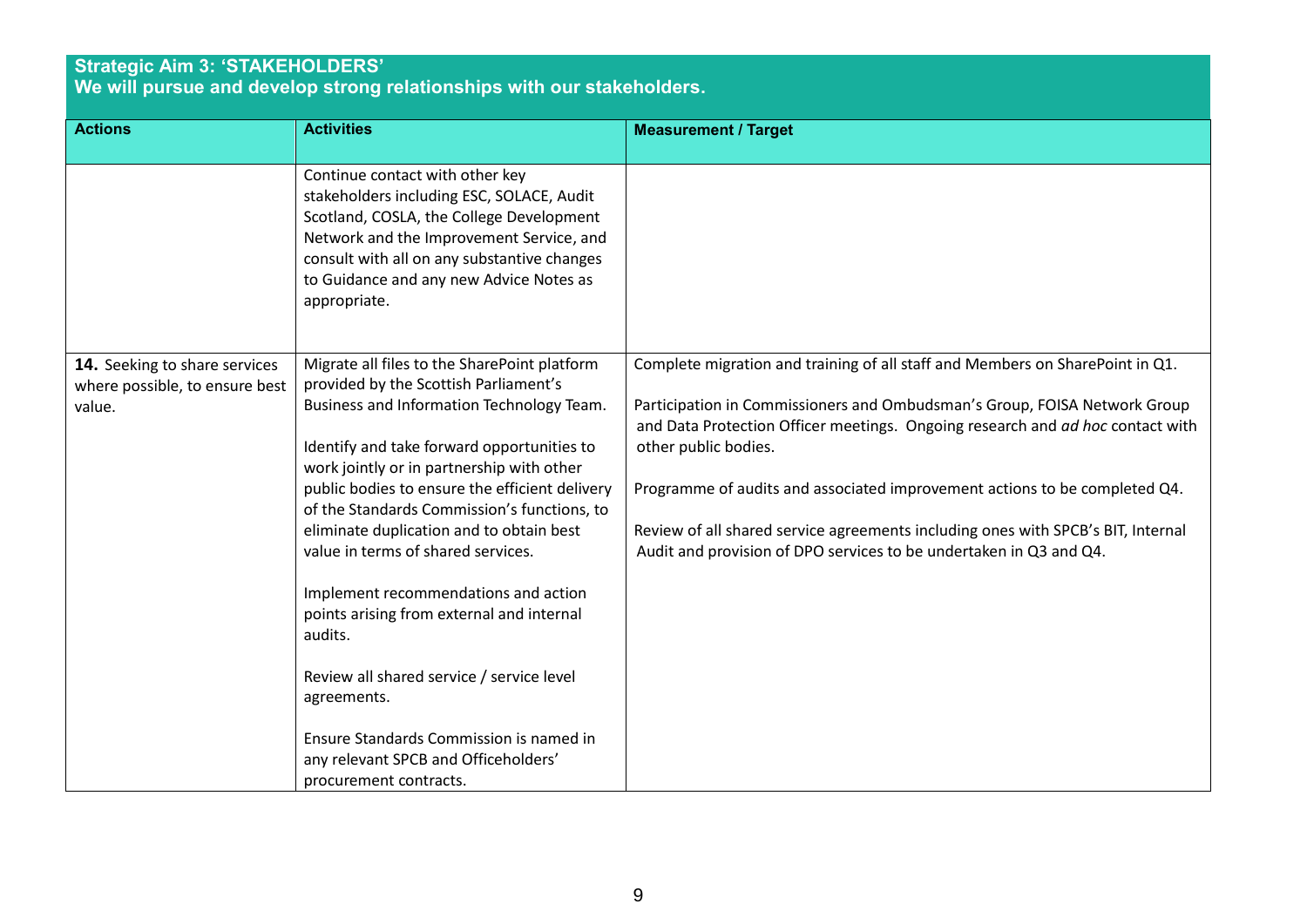## **Strategic Aim 4: 'CLARITY'**

**We will ensure that all stakeholders, including members of the public, have easy access to high quality information about the organisation, its work and any initiatives it is undertaking.**

| <b>Actions</b>                                       | <b>Activities</b>                                                                    | <b>Measurement / Target</b>                                                       |
|------------------------------------------------------|--------------------------------------------------------------------------------------|-----------------------------------------------------------------------------------|
|                                                      |                                                                                      |                                                                                   |
| 15. Promoting the ethical                            | Ensure website meets accessibility                                                   | Complete work to ensure website meets accessibility requirements by October       |
| standards framework, the                             | requirements as outlined in the Public Sector                                        | 2020.                                                                             |
| Codes of Conduct and how to                          | <b>Bodies (Websites and Mobile Applications)</b><br>Accessibility Regulations 2018.  | Guidance for public to be issued by end of Q4 (after codes revised).              |
| make a complaint so that<br>everyone is aware of the |                                                                                      |                                                                                   |
| standards expected of those in                       | Create, publish and issue Guidance for the                                           | Communications Plan and how success will be measured to be developed and          |
| public life, and able and                            | public on the Codes of Conduct and how to                                            | agreed in Q1 and thereafter implemented on an ongoing basis. Review of            |
| confident to report poor                             | make a complaint.                                                                    | effectiveness of Plan to be undertaken to be reviewed in Q4.                      |
| behaviour.                                           |                                                                                      |                                                                                   |
|                                                      | Promote ethical standards framework on                                               |                                                                                   |
|                                                      | website, in media and on social media                                                |                                                                                   |
|                                                      | platforms.                                                                           |                                                                                   |
| 16. Ensuring all case related                        | <b>Ensure Hearing Panel Chairs and Members</b>                                       | Briefing to be issued / provided to Panel Chair and Members at least seven days   |
| decisions are clearly explained                      | are fully briefed before Hearings on facts /                                         | before Hearings.                                                                  |
| and well-reasoned.                                   | matters that are in dispute and any relevant                                         | Ongoing research to be undertaken in respect of relevant case law, appeal         |
|                                                      | legislation or case law.                                                             | decisions and cases / or work in analogous organisations / jurisdictions. Updates |
|                                                      |                                                                                      | and training to be provided accordingly.                                          |
|                                                      | Update Rules, procedures and decision-<br>making templates in light of relevant case | Panel Members to provide feedback on quality of draft written decisions as part   |
|                                                      | law, appeal decisions and cases / or work in                                         | of case review at Standards Commission meeting following the conclusion of the    |
|                                                      | analogous organisations / jurisdictions.                                             | Hearing / meeting about the imposition of an interim suspension.                  |
|                                                      | <b>Ensure Panel Members receive training</b>                                         | 9                                                                                 |
|                                                      | accordingly.                                                                         |                                                                                   |
|                                                      |                                                                                      |                                                                                   |
|                                                      | Send draft decisions to Panel Members for                                            |                                                                                   |
|                                                      | review within two working days of                                                    |                                                                                   |
|                                                      | conclusion of Hearing / decision to impose<br>an interim suspension.                 |                                                                                   |
|                                                      |                                                                                      |                                                                                   |
|                                                      |                                                                                      |                                                                                   |
| 17. Using digital technology                         | Include information about how to find                                                | Undertake research on different available formats / technology (and costs) for    |
| to ensure all educational                            | information about Hearings and educational                                           | educational material in Q1.                                                       |